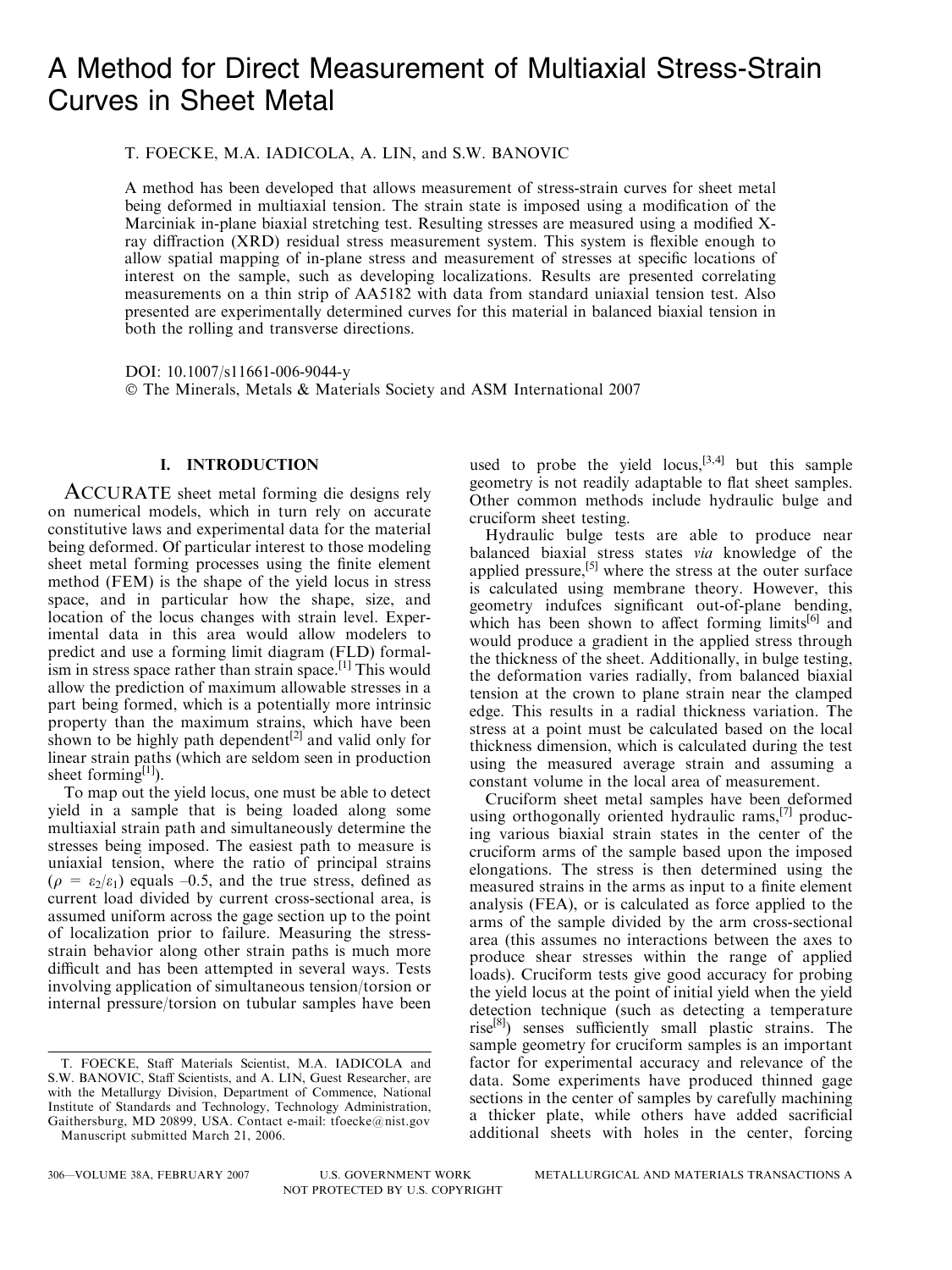deformation to occur in the center of the sample. If no thinning or reinforcing plates are used, then the available plastic strain range of most geometries is small (on the order of 4 pct $[6]$ , and can only probe the location of the yield locus, and cannot directly track the evolution of the yield surface with increasing plastic strain. A special geometry has been developed, $[8]$  producing a reduced cross section in the center without thinning, and produces results up to 5 pct plastic strain before localization occurs within the loading sections. All cruciform samples suffer the limitation that some assumptions must be made in order to calculate the applied stress at the center of the sample, either a consititutive law in  $FEA$ <sup>[7]</sup> assuming the magnitude of shear stresses within the gage section, or an effective cross section over which to divide the applied loads.<sup>[7,8]</sup>

For an unbiased determination of multiaxial constitutive relations, it is essential that no assumptions about the form of the stress-strain relation be made in advance. Therefore, experimental geometries where the stress state is determined using modeling approaches are to be avoided. To maximize applicability of this test for manufacturing purposes, it is desirable that the sheet not be modified in thickness prior to testing, as removing the layer that has experienced a skin-pass rolling may significantly alter its behavior. A new test has been developed that uses X-ray diffraction (XRD) methods to measure the stress being applied at any point on a multiaxially strained sheet metal sample under load. This method can measure the stresses and strains until localization prior to sample failure.

#### II. EXPERIMENTAL PROCEDURE

Biaxial deformation states are produced in sheet metal samples using a technique based upon the Raghavan<sup>[6]</sup> modification of the Marciniak<sup>[9]</sup> biaxial stretching test. This test has many advantages: the strains are applied in plane to an as-received sheet sample, there is no frictional contact in the region where measurements are to be made, and the initial sample geometry can be varied so as to produce strain states that range from uniaxial tension ( $\rho = -0.5$ ) through plane strain ( $\rho = 0$ ) to balanced biaxial tension ( $\rho = 1$ ) (Figure 1).

As-received 5182-0 aluminum alloy sheet with an initial thickness of 1.0 mm was cut into 15-in.- (381-mm-) square samples. Washers for the test were produced from 1-mm-thick sheets of 1010 mild steel, also cut to 15-in. (381-mm) squares, by drilling and deburring a 3-in.- (76.2-mm-) diameter hole in the center (Figure 2). Each sample was loaded in a manner described previ- $\frac{1}{\text{c} \cdot \text{c}}$  at 0.5 mm/s between hold points, where the stress was measured with the sample under load.

The macroscopic plastic strains were measured optically as the change in size and shape of an array of lithographically printed circles using the video system described previously.<sup>[10]</sup> At each macroscopic plastic strain level, the stress is determined by measuring the change in interatomic spacing in the grains due to the applied load, from which the elastic strains and then



Fig. 1—Strain space description with images of the Rahaven-shaped specimen and matching washers.<sup>[6]</sup>



Fig. 2—Through section of Maciniak tooling with the Raghaven specimen and washer.

the stress is calculated. It is important to note that this technique measures two different strains in the sample. The optical technique that tracks the change in the size and shape of a feduciary circle on the surface provides the macroscopic plastic strain, and the X-ray technique described subsequently measures the elastic strain in the grains, which with the elastic constants reveals the applied stress.

The stresses are measured in situ during the test using a modified XRD residual stress measuring system. This technique measures the interatomic spacing using a diffraction peak from a given set of atomic planes within the top 40  $\mu$ m of the thickness, in the case of aluminum. Because the sheet is in plastic yield, the stress through the thickness is uniformly equal to the flow stress at that point, and the surface stress measurement equals the flow stress. The XRD system has been mounted on the back of the forming equipment (Figure 3), allowing the head to reach inside the tooling and probe the center of the sample while under load. The system is equipped with a three-axis translation stage that moves the X-ray head and allows stresses to be measured at specific locations on the sheet.

The stress measurements are performed using the standard sin<sup>2</sup> $\psi$  technique (as described in Reference 12) with the (331) peak and Co  $K_{\alpha}$  radiation for our aluminum samples. We briefly review this technique here for completeness and understanding. As mentioned above, the XRD technique measures the motion of diffraction peaks to determine the interatomic spacing of a given set of adjacent atomic planes near the surface of the specimen in a small volume of the material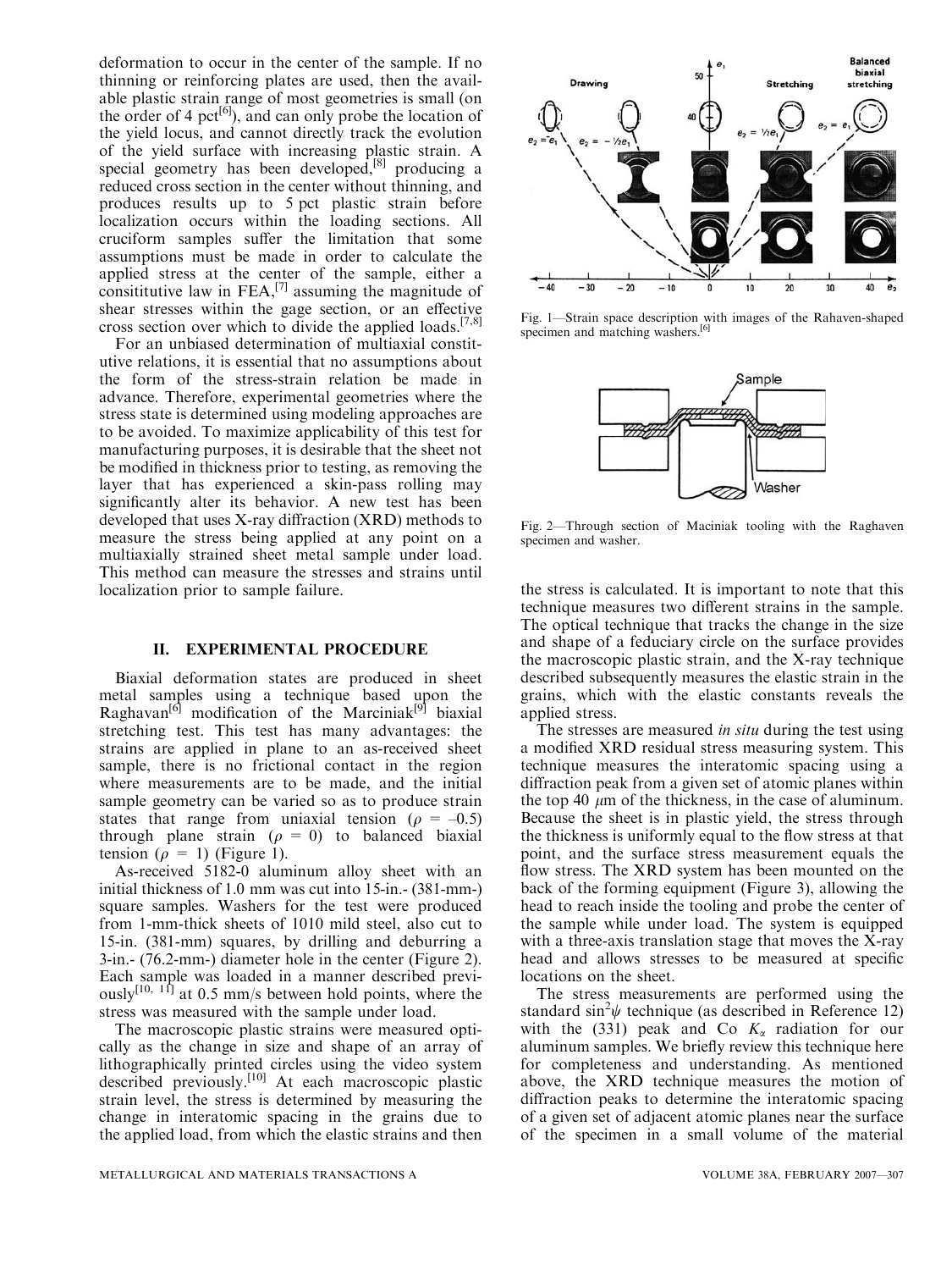

Fig. 3—XRD head in place above the specimen and Marciniak tooling.

(i.e., the focal volume). The governing equation used for residual stress analysis and our in-situ stress analysis is

$$
\frac{d_{\psi} - d_o}{d_o} = (\hat{\varepsilon}_{33})_{\psi} \tag{1}
$$

where the elastic lattice distortion is in terms of the interplanar spacing in the stress-free  $(d_o)$  and measured  $(d_{\psi})$  states and  $\varepsilon_{ij}$  is the *ij* component of strain (with the right-hand side in the X-ray source/detector coordinate system). The right-hand side of Eq. [1] may be transformed to the surface coordinate system through a simple rotation  $(\psi)$ , as shown in Figure 4. Typically, stresses are determined from these average microstrains assuming an isotropic constitutive law:

$$
\varepsilon_{ij} = \frac{1+\nu}{E} \sigma_{ij} + \delta_{ij} \frac{\nu}{E} \sigma_{kk}
$$
 [2]

where the terms  $-v/E$  and  $(1 + v)/E$  are often referred to as the effective or average X-ray elastic constants (XECs)  $S_1$  and  $\frac{1}{2}S_2$ , respectively. Because the gage area



Fig. 4—XRD axes definition.

has stress-free surfaces on top and bottom, and the sheet thickness is quite small as compared to the length and width of the gage section (approximately 3 pct), the assumption is made that  $\sigma_{33} = 0$  through the thickness. Therefore our final equation for calculation of stress from the elastic lattice strain is

$$
\frac{d_{\psi} - d_o}{d_{\psi}} = \frac{1 + \nu}{E} \sigma_{11} \sin^2 \psi - \frac{\nu}{E} (\sigma_{11} + \sigma_{22}) + \frac{1 + \nu}{E} \sigma_{13} \sin 2\psi
$$
 [3]

The XRD residual stress analysis is performed by plotting elastic lattice distortion vs  $\sin^2 \psi$ , where  $\psi$  is the current tilt angle at the time of the data collection. Data from multiple tilt angles taken at one stress level are fit with a single line or an ellipse. Note that during sampling, when the angle  $\psi$  is set at a specific value, the beam and detector tilt are oscillated during acquisition by a small angle ( $\beta = \pm 5$  deg) in addition to the  $\psi$  angle to reduce the effect of small surface aberrations on the peak shape. The peaks are located using a Pearson VII fit of the upper 85 pct of the peak with subtraction of the background radiation. From Bragg's law and knowledge of the initial  $d<sub>o</sub>$  spacing, the lattice distortion is calculated. The slope of the linear fit relates directly to the first term on the right-hand side of Eq. [3], and the intercept relates to the second term. The elliptical fit determines the third term. Although this would suggest that both stresses in the 11 and 22 directions could be determined with one scan, the uncertainties in determination of the second term tend to be too large as compared to the stresses of interest. Therefore, we only measure the stress in the direction of tilt. The shear determined by the elliptical fit  $(i.e., shear)$ splitting) should not exist in our experimental arrangement because we align the plane of the X-ray head tilt with the principal axes of the deformation in the sheet. Therefore, most (if not all) shear seen is due to misalignments in the system or effects of texture.

Because the system measures the stress in the direction of tilting of the X-ray head, multiple samples that are rotated about the sheet surface normal axis are used to measure the flow curves in many directions within a single strain state. For each stress measurement, the biaxial straining was interrupted and the measurement made within 90 to 180 seconds; then straining was continued. The strain rate used was approximately  $1 \times 10^{-4}$  s<sup>-1</sup> between measurements.

The XECs used in the measurement are not the singlecrystal values, but are effective XECs that must be determined separately to account for crystallographic texture, chemical and alloying effects, and other variables. The  $\sin^2\psi$  method can be particularly difficult in samples that exhibit an elevated degree of crystallographic texture,<sup>[13]</sup> as is typically present in rolled sheet samples. The effective  $XECs^{[14]}$  were measured by straining a tapered uniaxial tensile specimen<sup>[15]</sup> in a portable tensile stage with a calibrated load cell, while simultaneously measuring the tensile stresses using the X-ray system. Correction factors for the XECs were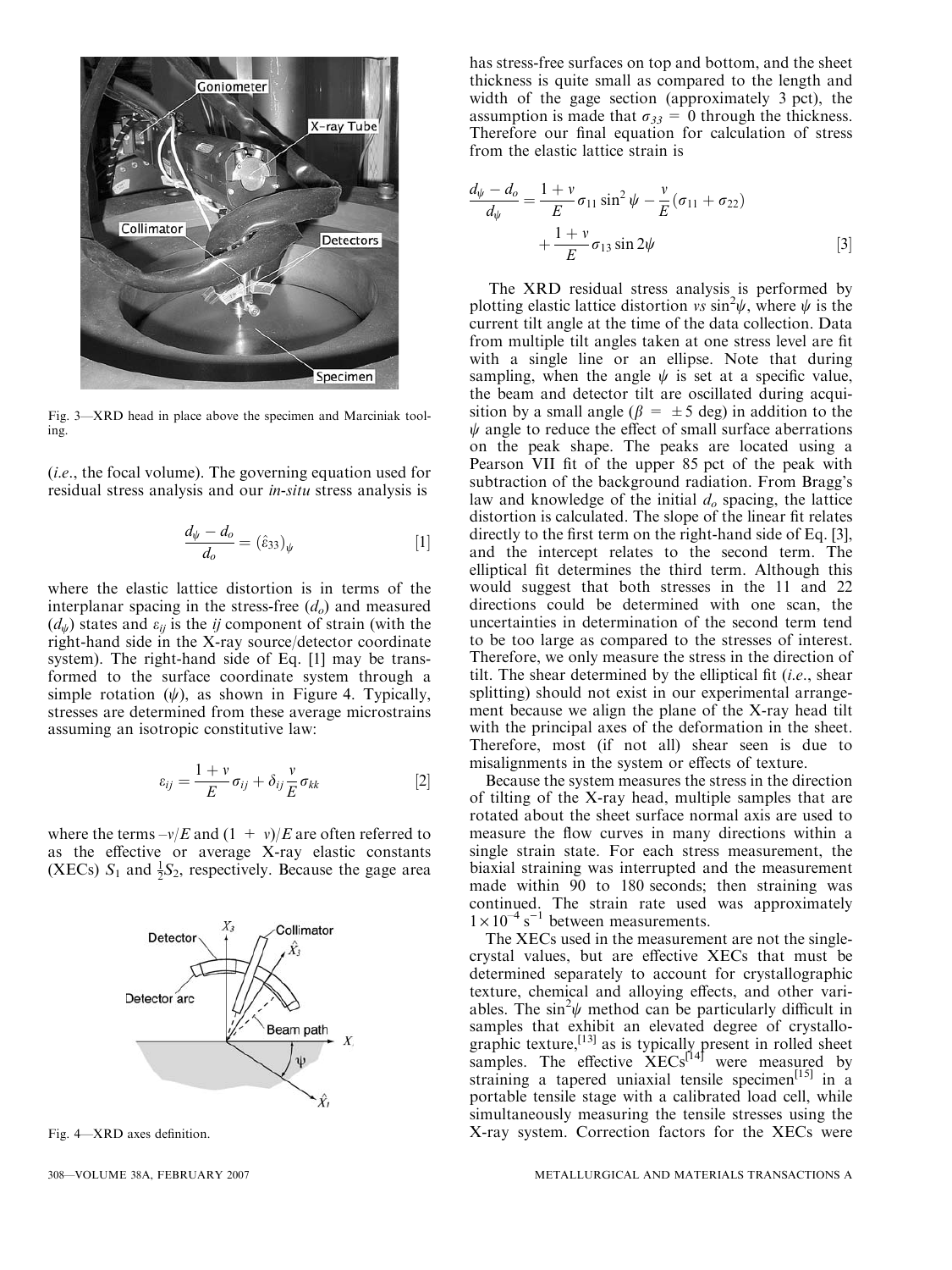calculated assuming the gage section of the specimen is under uniaxial stress, which is measured using the load from the load cell and the elastic strain measured through a clip-on extensometer on the back of the sample. This was done in both the rolling and transverse sheet directions. The effective XECs might be expected to change with accumulated plastic strain, because this will change the texture of the sample.<sup>[11,16,17]</sup> For uniaxial samples, this correction is easily determined using the method described previously while tracking the plastic strains using an extensometer. To determine the effect of biaxial plastic strain, additional samples prestrained in balanced biaxial tension to different plastic strain levels were subsequently tested in uniaxial tension under the X-ray system in the same manner as the unprestrained samples. This permitted calculation of correction factors as for the as-received and balanced biaxial prestrained materials for rolling and transverse directions that were applied to the subsequent stress measurements.

Accurate measurement of the stresses in the sheet using this X-ray technique requires careful experimental setup and interpretation. Several sources of experimental error have been considered and examined. Alignment is very important (ASTM E915 $^{[18]}$ ), and in this particular system the collimator to surface distance must be accurate within approximately 200  $\mu$ m to maintain focus. This is checked before each stress measurement. The mathematical fits of the  $d_0$  vs  $\sin^2 \psi$  data are elliptical in functionality, but the application of a balanced biaxial strain to the sheet should not produce any shear stresses, which as described previously is the typical cause of elliptical splitting in the data. As a practical matter, the appearance of elliptical splitting in our data indicates that the system is out of proper setup, usually out of focus. The X-ray system alignment and focus are initially checked by performing a stress measurement on a fine powder sample of the same composition (which is assumed to be stress free). The uncertainty of the stress measurements presented here is based on the first standard deviation of the linear fits of the  $d_0$  vs sin<sup>2</sup> $\psi$  data. This results in a typical uncertainty for the stress measurements presented here of 8.7 MPa. The typical macroscopic plastic strain uncertainty seen was measured to be 0.5 pct.

#### III. EXPERIMENTAL RESULTS

Experiments incorporating the X-ray technique described in Section II were performed on both uniaxially and equibiaxially strained AA5182 specimens. First we discuss the results for the uniaxial as-received and



Fig. 5—In-situ uniaxial results (circles) with power-law fit curves.

20 pct balanced biaxially prestrained specimens, which are used to calibrate the stress measurement technique. Then, the balanced biaxial data are presented with and without the XEC calibration for comparison. Finally, we discuss some simple models often used to develop biaxial behavior based on uniaxial behavior and compare these results with the biaxial data developed in the present study.

#### A. Uniaxial

As described previously, a small tensile frame with a load cell was built to test ASTM E8 subsized tensile specimens *in situ* (under the X-ray beam) to determine the ability of the X-ray system to measure stresses in highly textured sheet samples undergoing plastic deformation. The true stress  $(\sigma)$ –true strain ( $\varepsilon$ ) results for AA5182 are shown in Figure 5 for the rolling direction (RD, open circles) and transverse direction (TD, closed circles) developed from the load cell and extensometer data. Each data point shown is the result of one XRD stress scan (recall that one scan includes multiple sample angles and takes about 90 to 180 seconds). The data shown are a result of multiple specimens with axial loading oriented in each direction (rolling and transverse). A power law is fit to each data set (over the 2 to 15 pct strain range), and the fits are shown as solid curves in Figure 5 and numerically in Table I. The variability in the stress is not solely a result of the different specimen tested, but is partially due to the serrated yielding seen in AA5182.<sup>[19]</sup> Figure 6 is a plot of the  $\sigma$ - $\varepsilon$  trace for a typical ex-situ uniaxial experiment (not under the X-ray system) with a constant strain rate of  $1 \times 10^{-3}$  for a sample oriented transverse to the rolling direction. The stresses measured by the load

Table I. Power-Law ( $\sigma = K \epsilon^n$ ) Fit Parameters for Various Reported Data (MPa); Values Shown in Braces are Uncertainties Based on One Standard Deviation of the Fit

|                  |   | Uniaxial $(in-situ)$ | Uniaxial $(ex-situ)$ | Biaxial $(in-situ)$ | Biaxial <i>(in-situ with XEC Correction)</i> |
|------------------|---|----------------------|----------------------|---------------------|----------------------------------------------|
| $0 \text{ deg}$  |   | 536 [3.53]           | 565 [3.44]           | 566 [9.52]          | 560 [8.35]                                   |
|                  | n | $0.289$ [0.0032]     | $0.302$ [0.0015]     | $0.256$ [0.0064]    | $0.272$ [0.0059]                             |
| $90 \text{ deg}$ |   | 514 [2.59]           | 558 [4.26]           | 554 [6.85]          | 460 [9.04]                                   |
|                  | n | $0.293$ [0.0029]     | $0.316$ [0.0016]     | $0.270$ [0.0055]    | $0.198$ [0.0072]                             |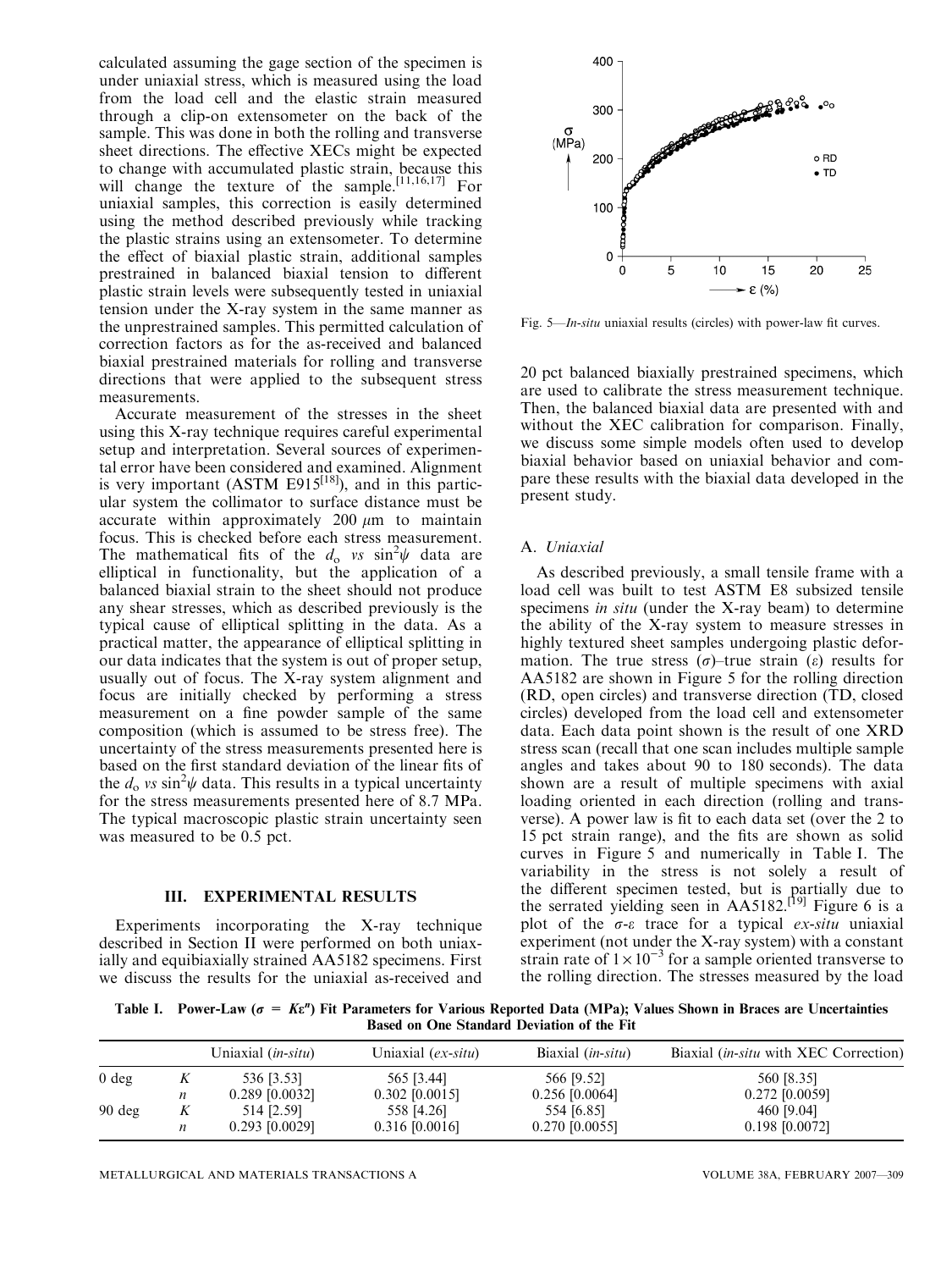

Fig. 6—Serrated yielding seen in uniaxial ex-situ results with a power-law fit of the in-situ results for specimens oriented transverse to the rolling direction.

cell show clearly the serrated flow of AA5182, indicating a negative strain rate sensitivity. The power-law fit shown in Figure 6 is for the transverse orientation *in*situ uniaxial data (with multiple hold times, shown in Figure 5). As expected, the data taken at the hold times are recorded after initial relaxation, and thus lie on the lower edge of the serrated flow curve. Note that the values determined for the power-law exponent for both orientations of in-situ data are nearly identical (Table I), but that the stress values differ by about 5 pct.

Calibrated XECs are determined by plotting the slope of the linear regression of the  $\sin^2\psi$  data (P<sub>1</sub>) versus the load cell measured true stress  $(\sigma_{11} = P(\Delta L/L)/A_o)$ . These data, shown in Figure 7, are linearly fit, and the slope of the line equals the average effective XEC  $(1 + v)/E$ . This calibration is needed to accurately measure the stresses via XRD.<sup>[20]</sup> Note that ASTM  $1426^{[20]}$  describes the need for XEC determination. However, the standard procedure subjects the calibration sample to elastic strains only, and uses a strain gage and elastic modulus to measure the current stress for calibration. Therefore, a modification of the standard method is used here so that we can determine how the XECs change with plastic strain level. The linear fit shown in Figure 7 is determined using only the solid points shown, which are along the hardening flow curve (after initial yield to just before the localization prior to failure). Table II lists the values of XEC taken from the literature and the effective constants measured using our system for both orientations (rolling and transverse) and for 0 and 20 pct balanced biaxial prestraining. The differences seen are attributed to the texture and accumulated plastic strain effects on the XECs, which are the subject of an ongoing study.

## B. Balanced Biaxial

A series of tests were performed measuring in-situ stresses at various imposed plastic strain levels during balanced biaxial tension using the system default XECs. These results are presented in Figure 8, and may be contrasted to the flow data measured in uniaxial tension Figures 5 and 6. In both the RD and TD, the flow stress



Fig. 7—Comparison of the slope  $(P_1)$  of XRD measured lattice strain vs sin<sup>2</sup> $\psi$  data and load cell measured stress for the *in-situ* uniaxial experiment in  $(a)$  the RD and  $(b)$  the TD. The slope of the linear fits shown here are the calibrated XECs,  $(1 + v)/E$ , for each orientation. Only the solid points are used in the linear regression.

at a given biaxial strain level is higher than that measured at the same uniaxial strain level. The coefficients to the power-law strain hardening relation were calculated between 2 and 25 pct plastic strain and are shown in Table I, and the resulting fits are plotted in Figure 8 as a solid curve. The biaxial data was corrected for the effective XECs measured previously (shown in Table II) using linearly interpolated XEC values based on the current plastic strain level. The corrected form of Figure 8 is shown in Figure 9, where the average stress levels are brought closer together but the hardening indexes are seen to diverge (Table I). The yield stress measured in this investigation (using the 0.2 pct strain offset method) was compared to that measured by Banabic<sup>[8]</sup> using cruciform testing and temperature measurement to probe the initial yield locus, and these values are also shown in Table III. It is seen that there is a good correlation between the balanced biaxial tension yield stresses reported in Reference 8 and the values measured in the rolling and transverse directions in the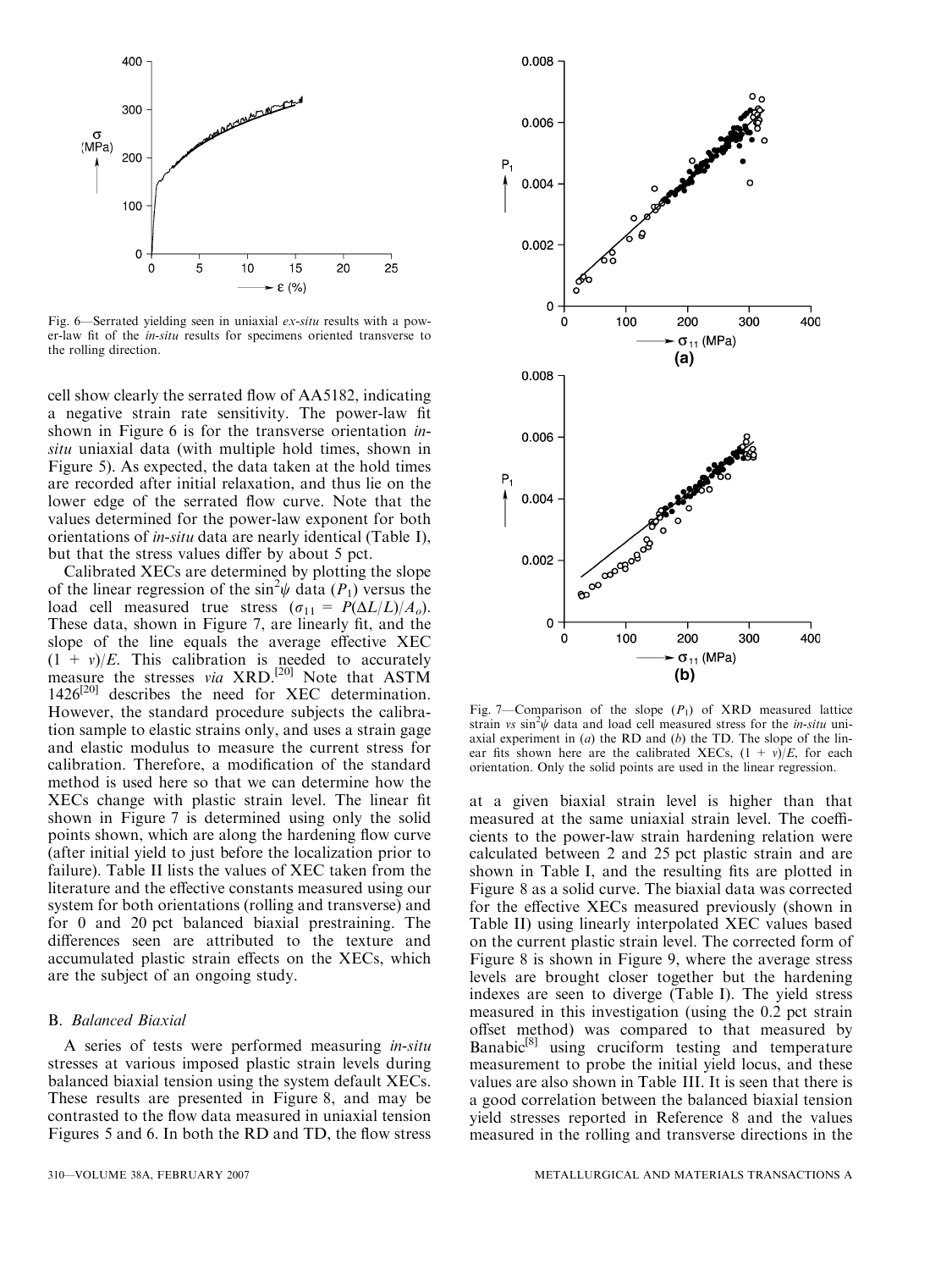Table II. X-Ray Elastic Constants (in GPa<sup>-1</sup>) from the Literature (for Various Aluminum Alloys) and Determined in the Present Study (for AA5182) Considering Orientation and Balanced Biaxial Prestraining,  $\varepsilon_p$ ;\* Taken from Reference 11

|         | Literature        |                    |                |                                                        | Calibrated Effective                   |                                   |                                          |  |
|---------|-------------------|--------------------|----------------|--------------------------------------------------------|----------------------------------------|-----------------------------------|------------------------------------------|--|
|         | System<br>Default | Al 5083-<br>$H33*$ | Bulk<br>$Al^*$ | <b>RD</b><br>$\!\!\!=\!\!\!$<br>$\varepsilon_n$<br>Pct | TD.<br>$= 0$<br>$\varepsilon_n$<br>Pct | RD<br>$\varepsilon_p = 20$<br>Pct | TD<br>$= 20$<br>$\varepsilon_{n}$<br>Pct |  |
| $(1+v)$ | 0.01706           | 0.01817            | 0.02004        | 0.018294                                               | 0.015709                               | 0.017628                          | 0.018586                                 |  |



Fig. 8—Biaxial results using default XECs (in the RD and the TD) with power-law fits shown as solid curves.



Fig. 9—XEC corrected biaxial results (in the RD, open circles, and the TD, solid circles) with power-law fits shown as solid curves.

present study. Note: the Banabic value assumes isostress conditions.

## C. Discussion

In simulations of metal forming operations, the uniaxial strain hardening exponent from the power-law hardening relation is often used to predict multiaxial stresses. Multiaxial work hardening can be defined as a change in effective stress with effective strain:

$$
n = \frac{d \ln \left(\sigma^e\right)}{d \ln \left(\varepsilon_p^e\right)}\tag{4}
$$

If one uses the von Mises' criterion (assuming plane stress,  $\sigma_3 = 0$ ), the effective stress is given by

$$
\sigma^{e} = \frac{\sqrt{2}}{2} \left[ (\sigma_{1} - \sigma_{2})^{2} + (\sigma_{2})^{2} + (\sigma_{1})^{2} \right]^{\frac{1}{2}}
$$
 [5]

in terms of the principal stresses ( $\sigma_1$  and  $\sigma_2$ ), and the effective plastic strain is given by

$$
\varepsilon_p^e = \frac{\sqrt{2}}{3} \left[ \left( \varepsilon_1^p - \varepsilon_2^p \right)^2 + \left( \varepsilon_2^p - \varepsilon_3^p \right)^2 + \left( \varepsilon_3^p - \varepsilon_1^p \right)^2 \right]^{\frac{1}{2}} \tag{6}
$$

in terms of the principal plastic strains ( $\varepsilon_1^p$ ,  $\varepsilon_2^p$ , and  $\varepsilon_3^p$ ). For a uniaxial tensile test,  $\sigma_2 = 0$  and  $\varepsilon_2^p = \varepsilon_3^{p^2} = -1/2 \varepsilon_1^p$  (assuming constant volume). Note: the effective stressstrain curve is the same as the measured uniaxial curve  $(\sigma^e = \sigma_1 \text{ and } \varepsilon^e_{p} = \varepsilon^p_1)$  by design. For balanced biaxial tension,  $\varepsilon_1^p = \varepsilon_2^p$  and  $\sigma_3 = 0$ , and assuming constant volume,  $\varepsilon_3^{p^1} = -2 \varepsilon_1^p$ . Additionally, the normality requirement results in  $\sigma_1 = \sigma_2$ . Therefore, the effective values are  $\sigma^e = \sigma_1$  and  $\varepsilon^e_p = 2\varepsilon^p_1$ . Because the effective values are multiples of the uniaxial values, we can define a multiplication factor  $(f)$  to convert the uniaxial response to the predicted biaxial response:

$$
f_{\sigma} = \frac{\sigma_1}{(\sigma^e)_{\text{biaxial}}} = 1
$$
 and  $f_{\varepsilon} = \frac{\varepsilon_1^p}{(\varepsilon^e)_{\text{biaxial}}} = \frac{1}{2}$  [7]

A similar procedure using the modified Hill criterion[21] would result in biaxial multiplication factors of

$$
f_{\sigma} = \frac{(2+2r)^{1/m}}{2}
$$
 and  $f_{\varepsilon} = \frac{1}{(2+2r)^{1/m}}$  [8]

Table III. Comparison of Yield Strengths (in MPa) along Various Biaxial Strain Paths from the Present Study (by 0.2 Pct Offset Method) and the Work of Banabic<sup>[8]</sup> (by Temperature Rise); the First Two Columns Compare Uniaxial Yield Points in the RD and TD, the Second Two Columns the Plane Strain Results, and the Third Pair the Balanced Biaxial Results

|                        | $\sigma_1$ (RD) | $\sigma$ <sub>2</sub> (TD) | PS (RD)           | (TD)<br>PS ( | BB (RD)      | BB (TD)      |
|------------------------|-----------------|----------------------------|-------------------|--------------|--------------|--------------|
| Banabic <sup>[8]</sup> | 143             | 144                        | 160               |              |              | 153          |
| Present Study          | $133 \pm$       | . 37<br>$_{+}$             | $\hspace{0.05cm}$ |              | $158 \pm 12$ | $163 \pm 12$ |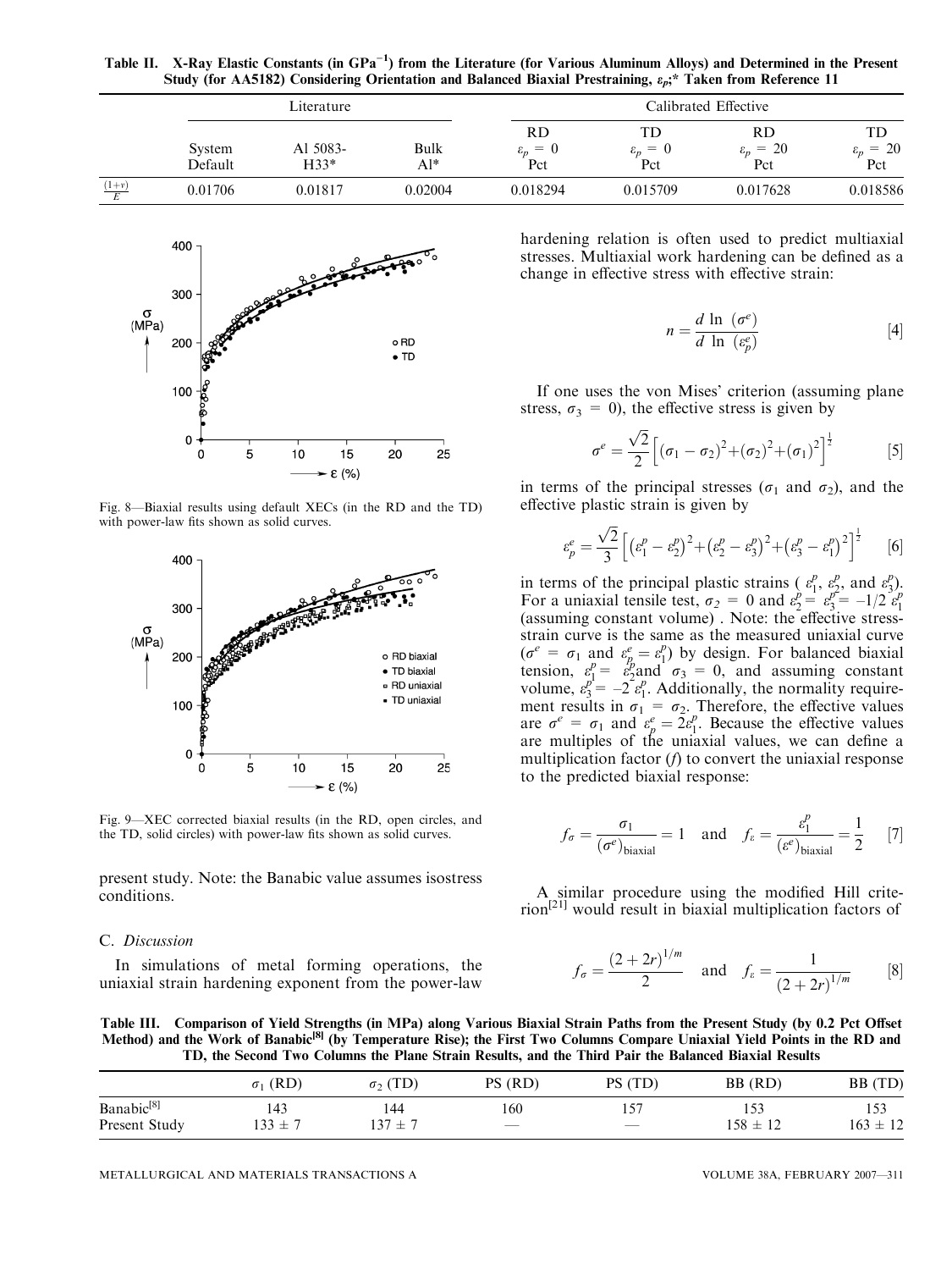Table IV. Biaxial Equivalent Multiplication Factors of Uniaxial Data Based on Various Models for Model Parameters m and r Shown

where  $r$  is the plastic strain ratio (measure of the resistance to thinning, refer to ASTM E517<sup>[22]</sup>) and m is an exponent deduced from experimental data. Banabic<sup>[8]</sup> reports r-values for their AA5182 specimens, which are used here to determine the weighted average  $r$  consistent with ASTM E517, resulting in  $r_m = 0.887$ . The original Hill criterion had set  $m = 2$  for all metals, but Parmar and Mellor<sup>[21,23]</sup> report *m* values of 1.7 to 1.8 for soft commercial aluminum. The resulting factors (f) may be found in Table IV. Figure 10 is a plot of the biaxial stress-strain data in the rolling direction (open circles) with solid curves showing the *in-situ* uniaxial power-law fit adjusted by the factors shown in Table IV and the dashed curve is the power-law fit of the biaxial data described in Table I. Using this effective stress and strain construction to develop the biaxial mechanical behavior curves does bring the uniaxial curves closer to the biaxial data, but if one assumes power-law hardening  $\sigma = K\varepsilon^n$ , the effect of the multiplicative factors  $(\sigma_1 = (f_{\sigma}/f_{\varepsilon}^n)$  K $\varepsilon_1$ <sup>n</sup>) would result in a change in the K parameter only. Therefore, the effective stress-strain construction used with the power-law model is not sufficient to predict the change in the strain hardening exponents seen in the biaxial data and Table I. Similar results may be shown for other common models including the modified power-law model ( $\sigma = k(\epsilon - \epsilon_0)^n$ ) and the Voce model (  $\sigma = S_{\infty}(1 - Ae^{\epsilon/\epsilon_c})$ ), where the changes seen in the fitting parameters for the biaxial data cannot be achieved through the effective stressstrain constructions described previously. The overall



Fig. 10—Comparison of in-situ biaxial data in the rolling direction (open circles and dashed curve) and model predictions using the equivalent stress-strain construction and in-situ uniaxial power-law fit in the rolling direction.

result is an overprediction of the biaxial hardening by all of the models considered. This overprediction is greater at higher plastic strain levels, which are the strains typically seen in forming operations.

The results of these analyses are not surprising if one considers the assumptions of the models, which include isotropic material behavior and isostress conditions in balanced biaxial tension. The data in Figure 9 reveal that neither of these results is seen experimentally. The in-plane isostress condition required previously is not met due to crystallographic texture effects, seen by comparing the measured stresses in the rolling and transverse directions in the balanced biaxial test (Figure 9). Additionally, work hardening in balanced biaxial tension is seen to be much lower than that measured in uniaxial tension (Table I). These results are not totally unique, as others have seen that the von Mises' criterion does not fit experimental data,<sup>[6]</sup> and other laws such as Hill's have been developed to account for crystallographic texture via other factors such as the r value.<sup>[22]</sup> However, none of these studies discuss the possibility of a nonisostress state during balanced biaxial straining. Data generated using the technique developed in the present investigation are being used to study how well current flow models predict the evolution of the yield locus with increasing plastic strain while admitting the possibility of mechanical behavior with texture orientation dependence and nonequal principal stresses during balanced biaxial straining.

## IV. CONCLUSIONS

A novel methodology for measuring multiaxial, in-plane stress-strain curves in sheet metal has been presented. The method involved no modification of the sheet beyond trimming to size and shape well outside of the gage section and can be used on iron-, aluminum-, and copper-based alloys. Balanced biaxial stress-strain curves were measured in 5182 aluminum alloy sheet samples, and the results are compared to the strengths and hardening exponents of the same material measured in uniaxial tension in the RD and TD of the sheet. This method is currently being applied to determine how the yield locus varies for a number of different alloys as a function of plastic strain and multiaxial prestrains.

## REFERENCES

- 1. T.B. Stoughton: J. Eng. Mater. Technol., 2001, vol. 123, pp. 417– 22.
- 2. A. Graf and W. Hosford: Metall. Mater. Trans. A, 1993, vol. 24A, pp. 2503–12.
- 3. Z. Chen, S. Maekawa, and T. Takeda: Metall. Mater. Trans. A, 1999, vol. 30A, pp. 3069–78.
- 4. T. Kuwabara, K. Yoshida, K. Narihara, and S. Takahashi: Int. J. Plasticity, 2005, vol. 21, pp. 101–17.
- 5. G. Gutscher, H.-C. Wu, G. Ngaile, and T. Altan: J. Mater. Processing Technol., vol. 146, pp. 1–7.
- 6. K.S. Raghavan: Metall. Mater. Trans. A, 1995, vol. 26A, pp. 2075–20.